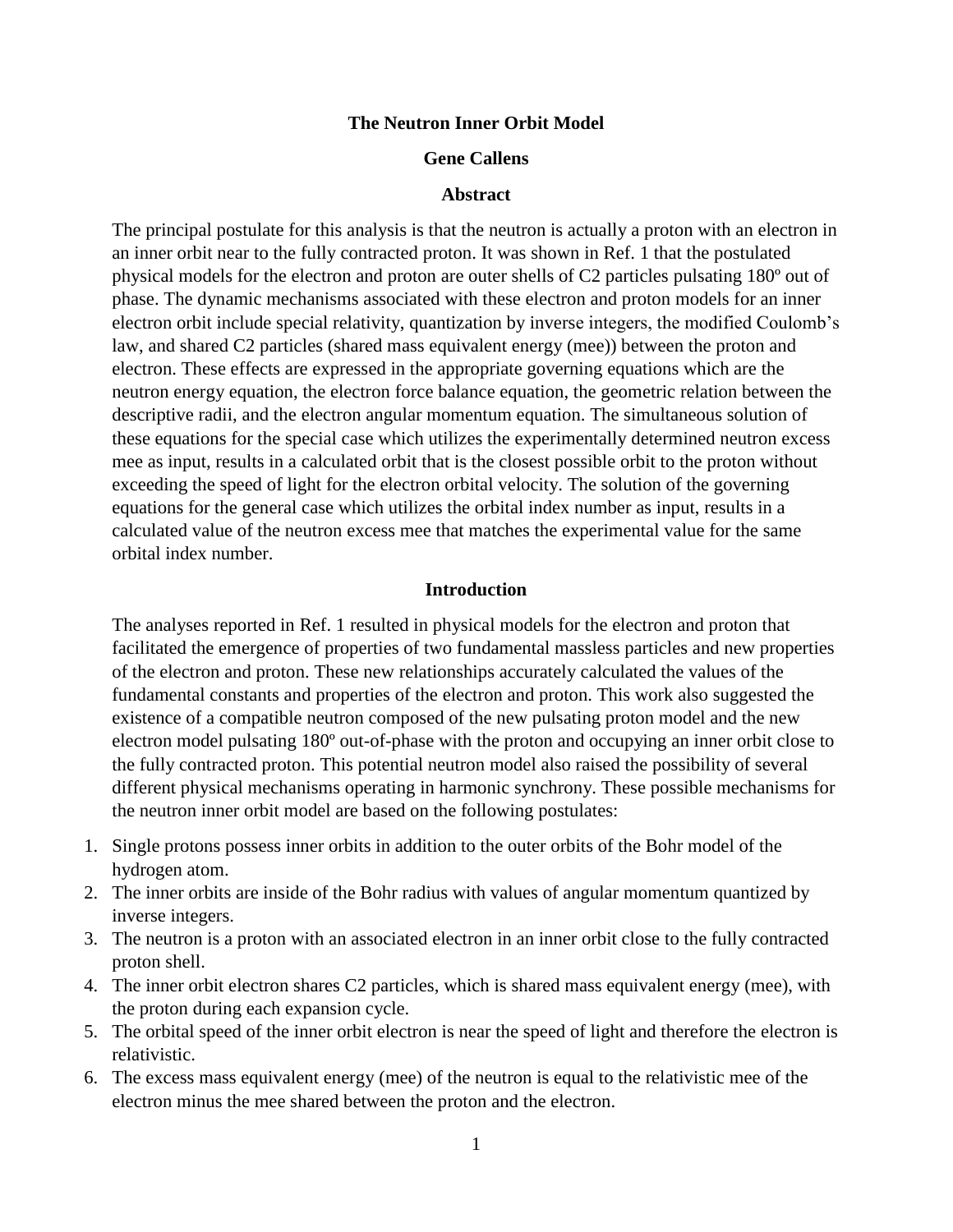7. Coulomb's law must be modified for the inner orbits nearest the proton by changing the point source for the electrostatic force to a source located at the fully contracted electron or proton shell.

Each of these postulates is explained further in the following paragraphs.

# **1. Single protons possess inner orbits in addition to the outer orbits of the Bohr model of the hydrogen atom.**

The ground state for the Bohr model known as the Bohr radius corresponds to the orbital location nearest to the proton. The radius is calculated to be  $r_1 = 5.29177211(93) \times 10^{-11}$  m where the subscript "1" indicates the first orbit. The radius of the proton shell is calculated to be  $r_{pi} =$ 1.2685188271(13) x 10<sup>-15</sup> m. The ratio of these two radii is 41.7 x 10<sup>3</sup>. This means that if the proton radius was one meter, the nearest electron in the Bohr model would be located 41.7 km (25.9 mi) away. This ground state is the only stable orbit for the single electron. The quantized orbits outside of the Bohr radius are all unstable in that they can hold the electron for only a brief period of time in the absence of continuous external energy input. This postulate considers the possibility that there is also a series of unstable quantized orbits between the Bohr radius and the proton radius.

# **2. The inner orbits are inside of the Bohr radius with values of angular momentum quantized by inverse integers.**

The rationale for considering the quantization of inner orbit angular momentum by inverse integers is based on the supposition that quantization is founded in causality. The basis for quantization may be correspondence to beats in a characteristic frequency of the universe. The characteristic frequency may be the pulsation frequency of the electron and proton<sup>2</sup>. The beats, as in music, represent the integer or inverse integer multiple of the characteristic frequency that reinforces the frequency.

For the electron orbital case, the orbits correspond to angular momentum levels which may, in turn, correspond to the differences in the number of shared C2 particles between the orbits. It is these packets of C2 particles that may be the result of the specific harmonic beat frequencies.

# **3. The neutron is a proton with an associated electron in an inner orbit close to the fully contracted proton shell.**

It is known that the free neutron is unstable, decaying into a proton, a relativistic electron, and an antineutrino in approximately an average of 14.8 minutes. A small percentage of the decays produce a gamma ray, and likewise, a small percentage produce a hydrogen atom. It is also generally believed that the proton, electron, and antineutrino are actually created during the decay process. This postulate considers the possibility that the neutron is composed of a proton and a relativistic electron in an inner orbit. Since the free neutron possesses excess mass equivalent energy (mee), it gives up that energy spontaneously requiring no external energy to ionize the proton. In contrast, all the elements possess deficit mee requiring ionization energies from an external source.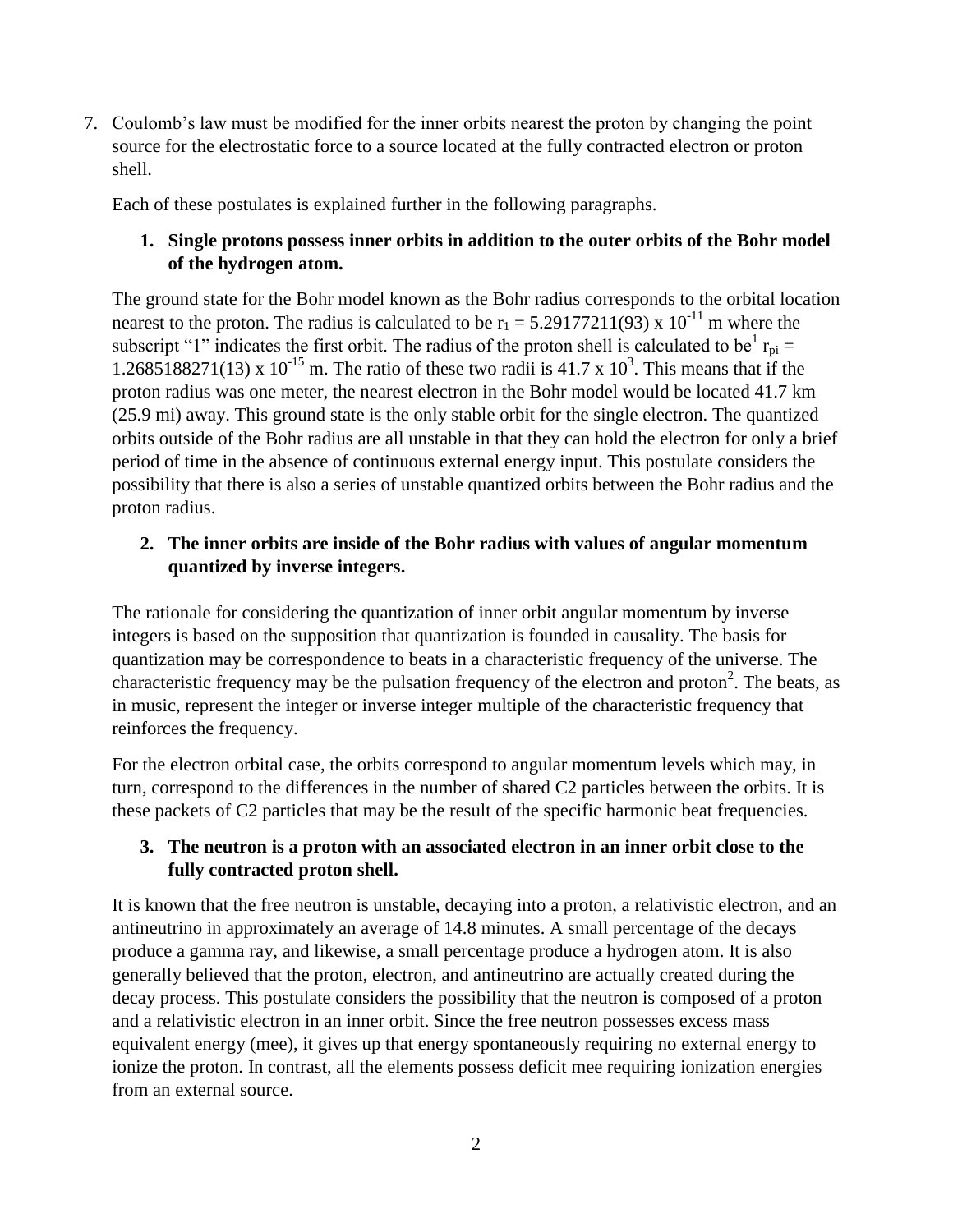The range of decay times for free neutrinos is significant, possibility depending on the state of the pulsating proton and electron at the initiation of the decay process. This would be the initial condition at the moment of ejection of the neutron from its parent atom. The decay process would be expected to be slow because the electron experiences a balance of the electrostatic force and the centripetal force. However, the pulsating proton and electron create a slowly developing dynamic instability that will result in the electron's escape from its inner orbit. It is hypothesized that for most initial conditions, the relativistic electron has sufficient kinetic energy to escape the proton. For these cases, some portion of the relativistic mee may escape from the vicinity of the electron as an antineutrino. For some small percentage of cases the electron may momentarily occupy another inner orbit further away from the proton resulting in the generation of a gamma ray. Likewise, also in a small percentage of cases, a sufficiently large percentage of the relativistic mee may escape from the vicinity of the electron to allow the electron to occupy the ground state and form the hydrogen atom.

## **4. The inner orbit electron shares C2 particles, which is shared mass equivalent energy (mee), with the proton during each expansion cycle.**

The concept of the electron and proton as pulsating structures composed of specific numbers of C2 particles<sup>1</sup> provides a potential mechanism for the sharing of C2 particles during their expansion phases. The shells of the structures only require the precise number of C2 particles during their contraction phases. Since the electron and proton pulsate 180 degrees out of phase, they can share the particles and fulfill the number requirement. The shared mee between a proton and its companion electron for both inner and outer (Bohr) orbits is equal to the amount of energy that is required to remove the electron from orbit which is the ionization energy. The interpretation of this relationship is that the shared C2 particles binds the electron to the proton during the electron's expansion phase. In order for the electron to escape, the shared C2 particles must be replaced.

For orbiting electrons, this mee is equal to the electron's orbital kinetic energy. This process is analogous to an orbiting body in a gravitational field where the additional energy required to escape is equal to the body's orbital kinetic energy. A principal difference is that the required energy in the gravitational case comes from additional velocity provided by thrust whereas the required energy in the electron case comes from additional mee. The calculated fraction of the electron mee shared with the proton is small for the Bohr radius orbit and decreases with increasing orbit radius. The ionization energy for all outer orbits must be supplied externally since the bound electrons create a mee deficit. In contrast, the free neutron has a mee excess in the form of the electron associated relativistic mee. This energy is transferred as C2 particles in the decay process to replace the electron's shared C2 particles.

## **5. The orbital speed of the inner orbit electron is near the speed of light and therefore the electron is relativistic.**

The balance of the electrostatic force with the centripetal force requires an increasing orbital speed as the orbit radius decreases. This results in an increasing electron kinetic energy with a proportional increase in shared mee. The limiting case is an orbital speed equal to the speed of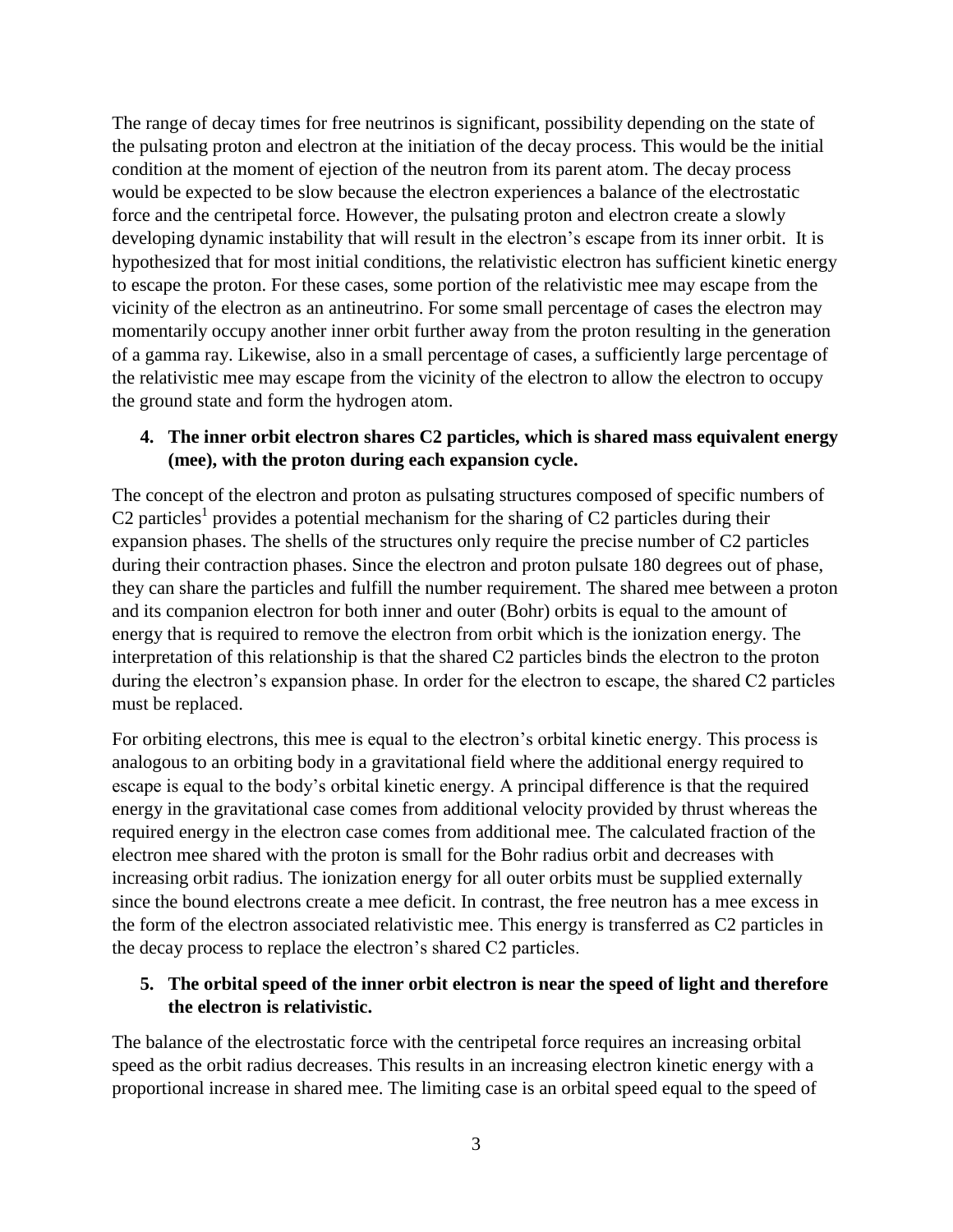light which corresponds to the number of shared C2 particles equal to one-half of the electron's constant number of C2 particles. This means that the shared mee is equal to one-half of the electron mee which does not include the accompanying but separate relativistic mee. The concept of accompanying but separate relativistic mass, energy, and linear momentum associated with an electron or proton moving relative to a stationary C2 particle grid is presented in detail in Ref. 2.

## **6. The excess mass equivalent energy (mee) of the neutron is equal to the relativistic mee of the electron minus the mee shared between the proton and the electron.**

The excess mee of the neutron is calculated as the difference between the mass equivalent rest energy of the neutron and the sum of mass equivalent rest energies of its components. In the neutron decay process, a portion of the relativistic mee associated with the electron is transferred to the electron to replace the mee shared with the proton. The remaining relativistic mee is the excess mee of the neutron.

# **7. Coulomb's law must be modified for the inner orbits nearest the proton by changing the point source for the electrostatic force to a source located at the fully contracted electron or proton shell.**

Coulomb's law assumes that the electrostatic force results from the influence of point charges. In this postulated model the charge emanates from the spherical surface of both the fully contracted electron and proton. Coulomb's assumption results in highly accurate predictions for cases where the separation distance is much greater than the fully contracted electron and proton radius which has been evaluated<sup>1</sup> as  $r_{ei} = r_{pi} = 1.2685188271(13) \times 10^{-15}$  m. The point source assumption is accurate even for the Bohr model of the hydrogen atom where the Bohr radius is calculated to be  $r_1 = 5.29177211(93)$  x 10<sup>-11</sup> m. At this distance, the relative standard uncertainty associated with the point source assumption is  $4.8 \times 10^{-5}$  which is less than five-thousandth of one percent.

However, in the postulated model of the neutron, the time-averaged radius of the associated electron orbit is close to the time-averaged fully contracted proton shell radius. At this distance, the point source assumption is not accurate. In the near field of the pulsating electron or proton, the C1 particles expand from the open areas between the captive C2 particles. This means that in the near field, Coulomb's law should be modified by using the distance of the source as the timeaveraged radius of the orbiting electron minus the radius of the fully contracted proton. Since the distance squared occurs in the denominator of the equation, the electrostatic force between the electron and proton becomes large in the near field.

# **Special Case for the Neutron Excess Mass Equivalent Energy**

The following analysis is the special case for which the experimentally determined neutron excess mass equivalent energy (mee) is an input to the neutron energy equation. The objective is to formulate the equations that mathematically describe the neutron's physical state and solve these equations for the corresponding neutron properties. These equations are the neutron energy equation, the electron force balance equation, the geometric relation between the descriptive radii, and the electron angular momentum equation. The neutron energy equation is solved for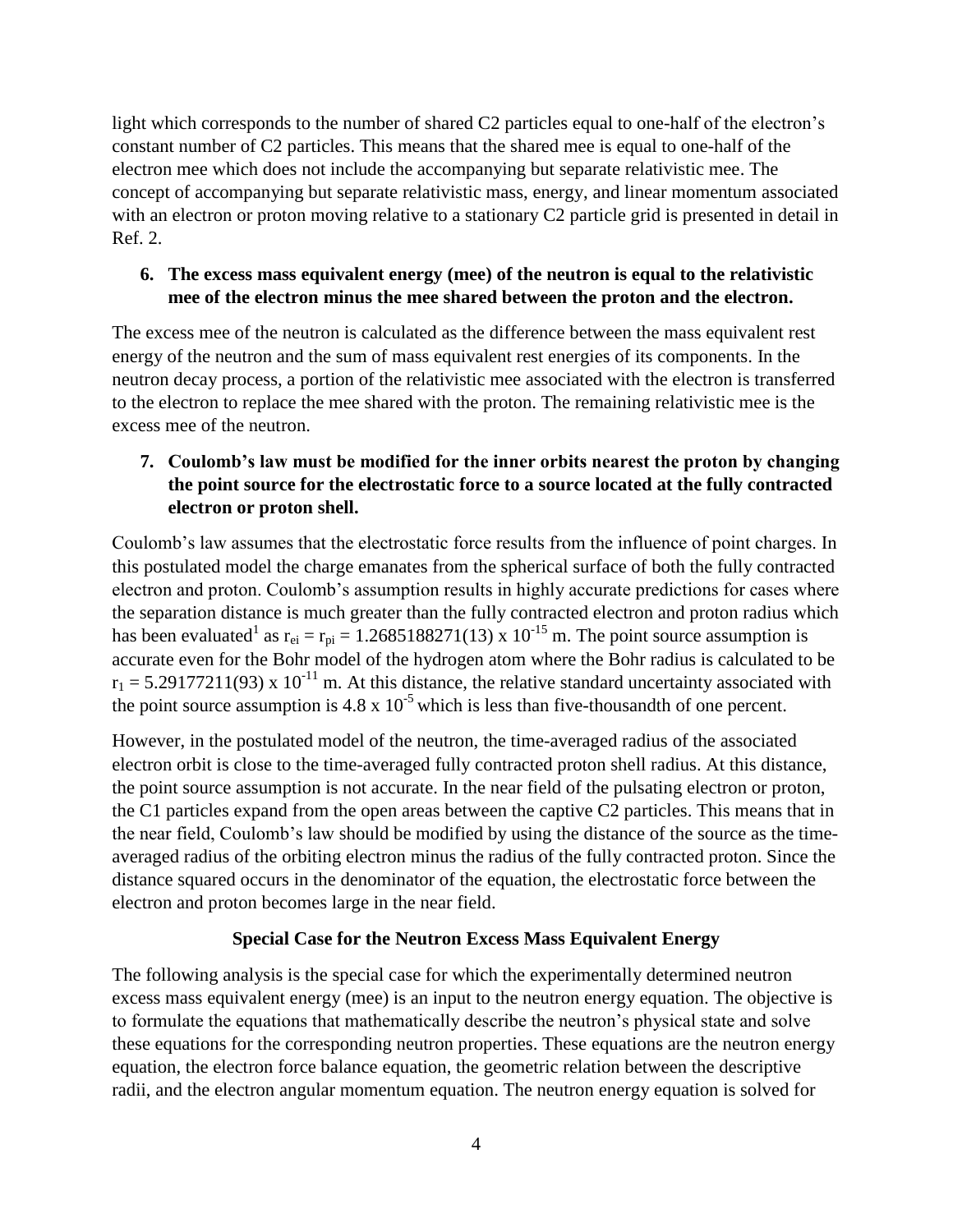the electron orbital speed which becomes an input to the equation for the force balance between the electron centripetal force and the proton electrostatic force. This force balance equation is solved simultaneously with the geometric equation to obtain the orbital radius and the electrostatic force radius. The electron angular momentum equation is then solved for the orbital index number. If the above postulates represent reality, it is expected that these calculated neutron properties corresponding to this experimentally determined energy level will be physically meaningful.

The analysis assumes a circular inner orbit for the electron around the proton. The uncertainties associated with this assumption will be estimated and included in the final analysis. As noted above, the excess mee of the neutron is calculated as the difference between the mass equivalent rest energy of the neutron and the sum of mass equivalent rest energies of its components.

The neutron excess mass  $\nabla m_n$  is the difference between the neutron mass  $m_n$  and the sum of the proton mass  $m_p$  and the electron mass  $m_e$  yielding

$$
\nabla m_n = m_n - m_p - m_e = 1.39464(15)x 10^{-30} kg \tag{1}
$$

The neutron excess mee becomes

$$
\nabla m_n c^2 = 1.25344(14) \times 10^{-13} \, j \tag{2}
$$

The kinetic energy of the electron plus the associated relativistic mee, both for the  $n<sup>th</sup>$  orbit, is given by

$$
\frac{1}{2}m_eV_{eno}^2 + m_{nR}c^2 = \frac{m_ec^2}{\sqrt{1 - \frac{V_{eno}^2}{c^2}}} - m_ec^2
$$
\n(3)

The  $V_{eno}$  is the electron orbital speed for the n<sup>th</sup> orbit, n is the orbital index number,  $m_{nR}$  is the relativistic mass for the  $n<sup>th</sup>$  orbit, and c is the speed of light. The concept of a separate relativistic mass that accompanies the constant mass electron is presented in Ref. 2. The first term on the right hand side of Equation (3) is the total energy of the electron plus the associated relativistic mee. The second term on the right hand side is the electron rest energy. It was shown in Ref. 2 that by using the binominal expansion for the square root term, the right hand side approaches the electron kinetic energy as  $V_{eno}$  approaches zero. It was also shown in Ref. 2 that  $m_{nR}$ approaches zero as  $V_{eno}$  approaches zero. The result is that as  $V_{eno}$  approaches zero, Equation (3) approaches

$$
\frac{1}{2}m_e V_{eno}^2 = \frac{1}{2}m_e V_{eno}^2
$$
 (4)

This exercise demonstrates that the relativistic energy equation reduces to the expected expression for the electron kinetic energy at low velocities.

Dividing both sides of Equation (3) by  $m_ec^2$  and introducing  $\beta_n = \frac{V_{eq}^2}{r^2}$  $\frac{e^{n\theta}}{c^2}$ , the resulting equation becomes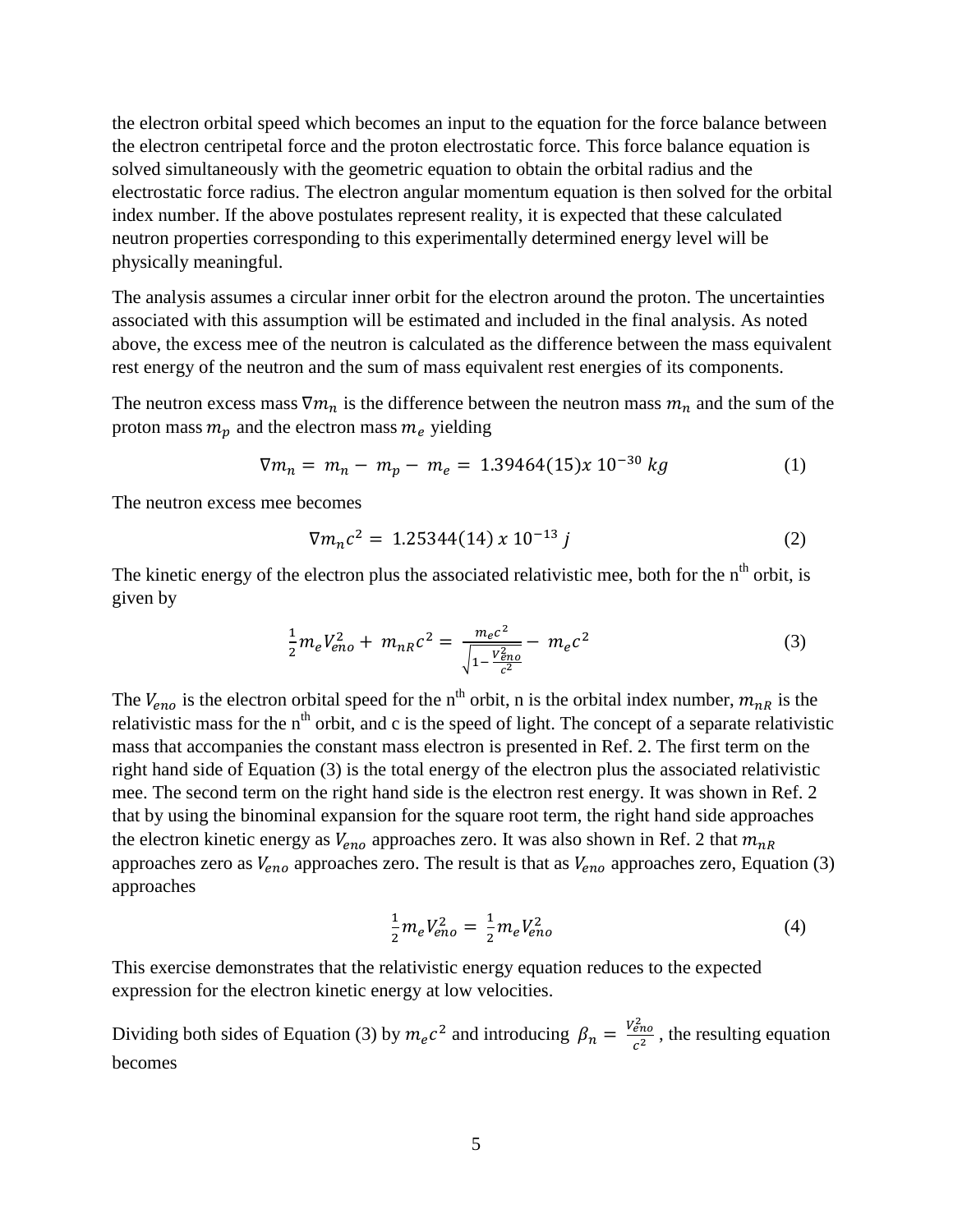$$
\frac{1}{2}\beta_n + \frac{m_{nR}}{m_e} = \frac{1}{\sqrt{1 - \beta_n}} - 1\tag{5}
$$

Postulate No. 6 above states that the excess mass equivalent energy (mee) of the neutron is equal to the relativistic mee of the electron minus the mee shared between the proton and the electron. Postulate No. 4 above states that the inner orbit electron shares C2 particles, which is shared mass equivalent energy, with the proton during each expansion cycle. For orbiting electrons, this mee is equal to the electron's orbital kinetic energy. In equation form, these statements become

$$
\nabla m_n c^2 = m_{nR} c^2 - \frac{1}{2} m_e V_{eno}^2 = 1.25344(14) \times 10^{-13} \, j \tag{6}
$$

Dividing this entire equation by  $m_e c^2$  to obtain the normalized neutron excess mee yields

$$
\frac{\nabla m_n}{m_e} = \frac{m_{nR}}{m_e} - \frac{1}{2}\beta_n = 1.53099(17)
$$
\n(7)

Substituting  $\frac{m_{nR}}{m_e}$  from Equation (7) into Equation (5) gives the normalized energy equation in terms of the single variable  $\beta_n$  as

$$
\frac{\nabla m_n}{m_e} = \frac{1}{\sqrt{1 - \beta_n}} - \beta_n - 1 = 1.53099(17)
$$
\n(8)

The solution is found by iteration to be

$$
\beta_n = 0.915829(09) \tag{9}
$$

The value of  $V_{eno}$  is calculated from  $\beta_n = \frac{V_{en}^2}{r^2}$  $\frac{eno}{c^2}$  to obtain

$$
V_{eno} = c\sqrt{\beta_n} = 2.868982(11)x 10^8 m/s
$$
 (10)

Postulate No. 7 above states that Coulomb's law must be modified for the inner orbits nearest the proton by changing the point source for the electrostatic force to a source located at the fully contracted electron or proton shell. Therefore, the force balance equation for the neutron inner orbit model is the electron centripetal force equated to the modified Coulomb's law for the electrostatic force resulting in

$$
\frac{m_e V_{eno}^2}{r_n} = \frac{k_e e^2}{r_{esn}^2} \tag{11}
$$

The  $r_n$  is the electron n<sup>th</sup> orbital radius,  $r_{esn}$  is the electrostatic force radius for the n<sup>th</sup> orbit,  $k_e$  is the Coulomb constant, and  $e$  is the elementary charge.

It is important to note that the centripetal force involves only the constant electron mass although the orbital speed is near the speed of light. Under these conditions, the electron is accompanied by a significant relativistic mass, relativistic mee, and relativistic linear momentum due to the compression of the C2 particle grid system in the forefront of the electron<sup>2</sup>. However, the accompanying relativistic mass is not a part of the electron structure, and therefore does not influence the electron centripetal force.

The geometric relationship between  $r_n$  and  $r_{esn}$  is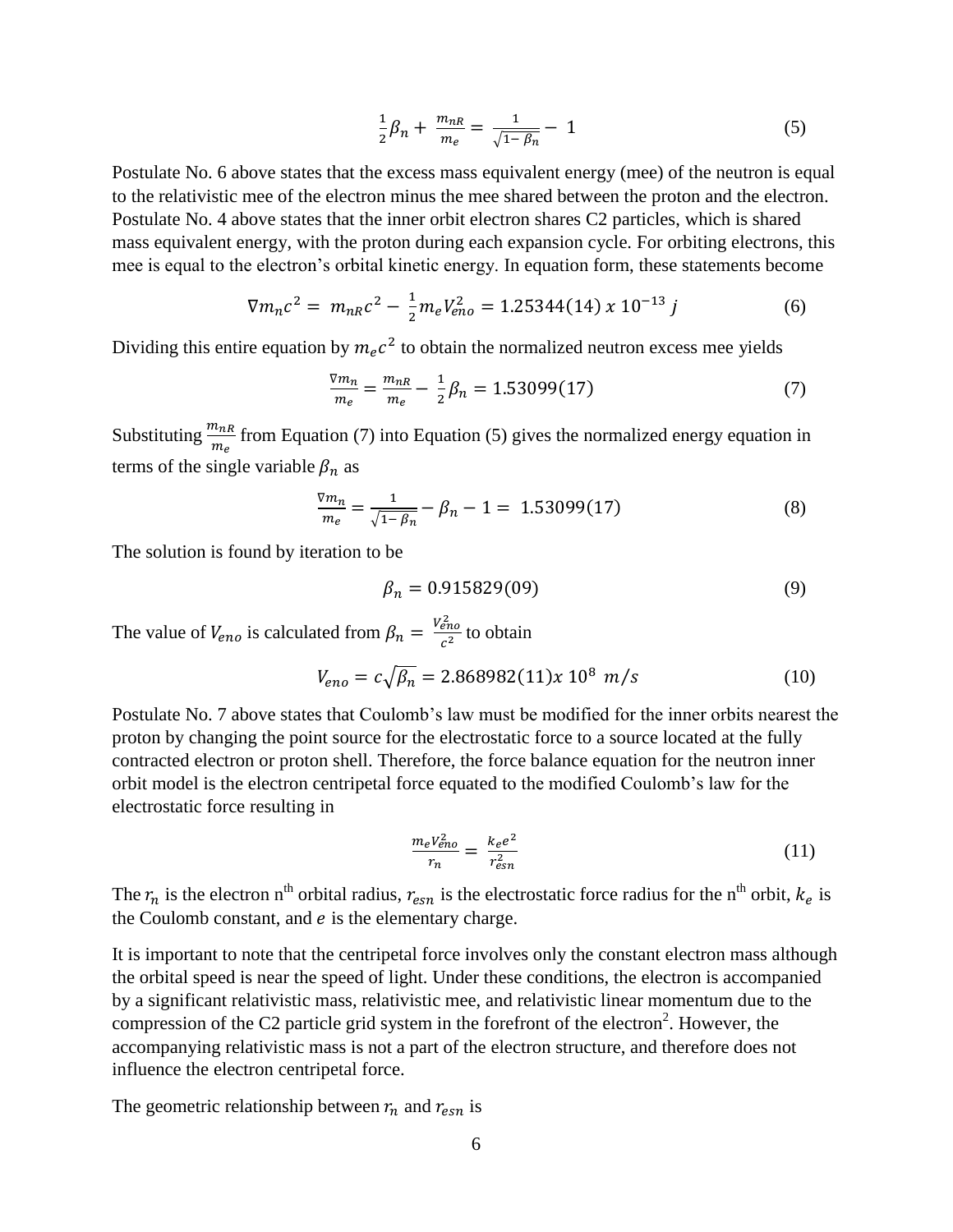$$
r_n = r_{esn} + r_{pi} \tag{12}
$$

The radius of the fully contracted proton shell<sup>1</sup> is  $r_{ni} = 1.2685188271(13)x$ Multiplying Equation (11) by  $r_n$  and dividing by  $k_e e^2$  gives

$$
\frac{r_n}{r_{esn}^2} = \frac{m_e v_{eno}^2}{k_e e^2} = \frac{m_e \beta_n c^2}{k_e e^2} = \gamma_n \tag{13}
$$

Combining Equations (12) and (13), the equation becomes

$$
\gamma_n r_{\rm e\,}^2 - r_{\rm e\,} - r_{\rm pi} = 0 \tag{14}
$$

This quadratic equation is solved to obtain

$$
r_{esn} = \frac{1 + \sqrt{1 + 4\gamma_n r_{pi}}}{2\gamma_n} \tag{15}
$$

The value of  $\gamma_n$  is calculated from Equation (13) using the value of  $\beta_n$  from Equation (9) to obtain

$$
\gamma_n = \frac{m_e \beta_n c^2}{k_e e^2} = 3.249994(32)x \, 10^{14} \tag{16}
$$

The value of  $r_{esn}$  is calculated from Equation (15) as

$$
r_{esn} = 4.042464(47)x 10^{-15} m \tag{17}
$$

The value of  $r_n$  is calculated from Equation (12) as

$$
r_n = 5.310983(47)x 10^{-15} m \tag{18}
$$

It is recognized that the assumption of circular orbits results in larger uncertainties than those shown in the above calculated values. This is because the value of the inner orbit radius given by Equation (18) is only a factor of 4.2 greater than the proton radius. At this close distance the electron's orbital motion will cause some associated motion in the proton. As a result the inner orbit will be somewhat elliptic relative to the proton. A conservative evaluation of the uncertainties resulting from the circular orbit assumption was made using an approximate analysis for an elliptic orbit. The reduced mass μ for the electron/proton system was calculated to be

$$
\mu = \frac{m_p m_e}{m_p + m_e} = 9.1044245(12)x \ 10^{-31} \ kg \tag{19}
$$

It is noted that the difference between  $\mu$  and  $m_e$  is only 0.05443 percent, suggesting that the actual orbit is only slightly elliptic. The above calculations were repeated using the reduced mass instead of the electron mass. The new uncertainties were taken to be the differences in the extremes of the two calculations for each parameter. The new values and uncertainties are

$$
r_{esn} = 4.0425(19)x 10^{-15} m \tag{20}
$$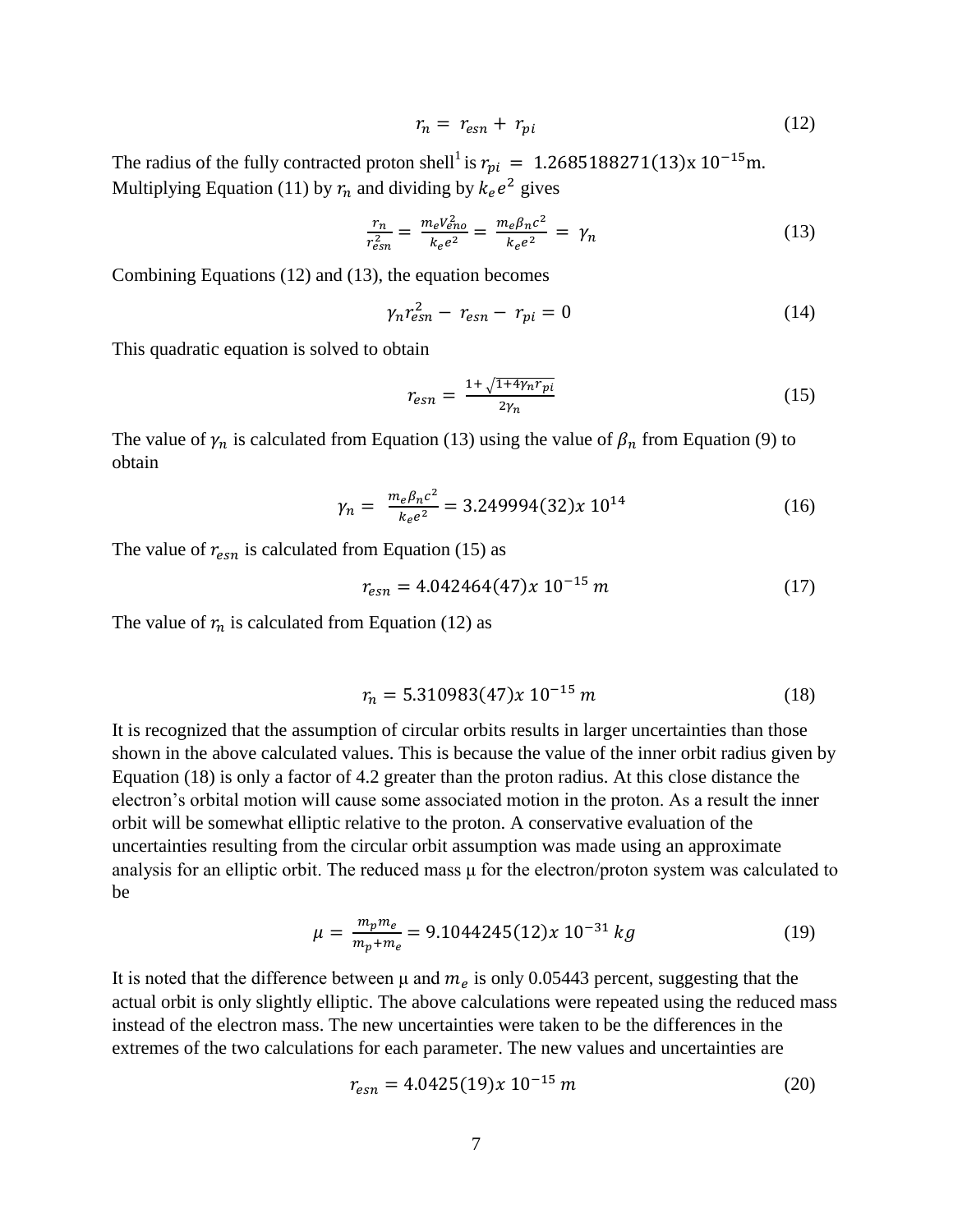$$
r_n = 5.3110(19)x 10^{-15} m \tag{21}
$$

The new value and uncertainty for  $V_{eno}$  is calculated from Equation (11) as

$$
V_{eno} = \left[\frac{k_e e^2 r_n}{m_e r_{esn}^2}\right]^{\frac{1}{2}} = 2.8690(19)x 10^8 m/s \tag{22}
$$

The new value and uncertainty for  $\beta_n$  becomes

$$
\beta_n = \frac{V_{eno}^2}{c^2} = 0.9158(12) \tag{23}
$$

Postulate No. 2 above states that the inner orbits are inside of the Bohr radius with values of angular momentum quantized by inverse integers. The quantized momentum equation is equivalent to the equation used in the analysis of the Bohr atom<sup>3</sup> but using inverse integers instead of direct integers to obtain

$$
L_n = m_e V_{eno} r_n = n^{-1} \frac{h}{2\pi} \qquad n = 1, 2, 3, \cdots \tag{24}
$$

The  $L_n$  is the angular momentum for the n<sup>th</sup> orbit, and h is the Planck constant. Solving this equation for the orbital index number with its associated uncertainty due to the circular orbit assumption gives

$$
n = \frac{h}{2\pi m_e V_{eno} r_n} = 75.977(78)
$$
 (25)

It is recognized that these calculated neutron properties are actually average values since the electron orbit is slightly elliptic resulting in a variable orbital radius. The uncertainty analysis showed that these deviations from the constant values for the circular orbit assumption are properly accounted for in the conservatively adjusted uncertainties. It is noted that under these circumstances, the orbital index number also has an uncertainty because of the variable radius orbit.

These calculated neutron properties are seen to be both physically realistic and meaningful. The electron orbital index number is an integer within the evaluated uncertainty. A very important observation from this analysis is that the neutron orbiting electron occupies the innermost possible orbit of  $n = 76$ . This is because  $n = 77$  corresponds to an orbital velocity of 3.06366 x  $10^8$  m/s or  $\frac{V_0}{V}$  $\frac{m_0}{c}$  = 1.0219 which exceeds the speed of light and is therefore impossible for a structured particle. This observation indicates why an inner orbit electron cannot crash into the positively attractive proton. It also suggests that all inner orbiting electrons within atoms will occupy their innermost possible orbit.

The inner electron orbital radius which is 4.2 times the proton fully compressed radius is also physically realistic. Under the conditions for this special case, the expanded inner electron shares approximately 46 percent of its mee with the contracted proton consistent with the discussion for Postulate No. 4 above. The equation for the shared mass  $m_{ns}$  for  $n = 76$  is

$$
\frac{m_{ns}}{m_e} = \frac{1}{2} \frac{V_{\text{eno}}^2}{c^2} = \frac{\beta_n}{2} = 0.45790(60)
$$
 (26)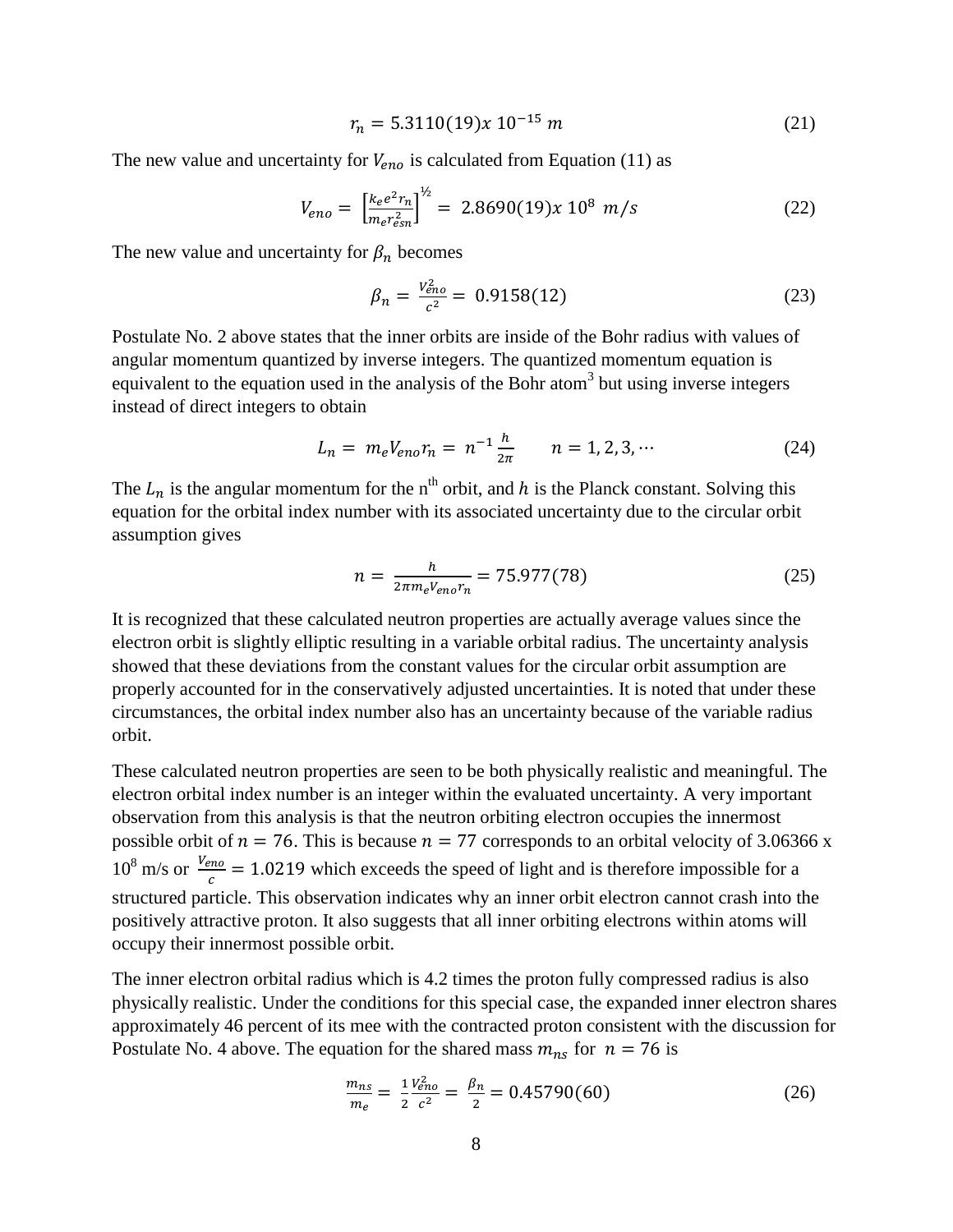This means that the center of the expanded electron is near but outside of the fully compressed proton radius.

It is noted that the inner electrons for atoms with two or more neutrons may not be orbiting because multiple electrons provide a repulsive force that can possibly balance the attractive electrostatic force. This is also the case for the outer electrons with two or more protons in the nucleus. The overall dynamic force balance for multiple protons and neutrons in the nucleus becomes a difficult mathematical problem. However, the recognition that the neutron is a proton with an inner orbit electron comparable to the proton with an outer orbit electron provides a more realistic approach to the analysis of atoms with multiple nucleons.

#### **General Case for the Neutron Inner Orbit Model**

The general case for the neutron inner orbit model will utilize the orbital index number as the input parameter to determine the neutron properties for each possible orbit. This is in contrast with the special case above which utilized the known neutron excess mee as the input parameter to determine the neutron properties including the orbital index number.

The force balance equation equates the electron centripetal force to the proton electrostatic force at all orbital locations using the modified Coulomb's law as in the special case above to obtain

$$
\frac{m_e V_{eno}^2}{r_n} = \frac{k_e e^2}{r_{esn}^2} \tag{11}
$$

The electron angular momentum is quantized as above using inverse orbital index integers  $n^{-1}$  to obtain

$$
L_n = m_e V_{eno} r_n = n^{-1} \frac{h}{2\pi} \qquad n = 1, 2, 3, \cdots \tag{24}
$$

The geometric relationship between  $r_n$  and  $r_{esn}$  also remains the same as

$$
r_n = r_{esn} + r_{pi} \tag{12}
$$

For a specified value of n, these are three equations in the three unknowns  $V_{eno}$ ,  $r_n$  and  $r_{esn}$ . Eliminating  $r_n$  by substituting  $r_n = \frac{m_e V_{\text{eff}}^2}{L}$  $\frac{f_e V_{\text{eno}}}{k_e e^2} r_{\text{es}}^2$  from Equation (11) into the other two equations leaves

$$
\frac{m_e^2 V_{eno}^3}{k_e e^2} r_{esn}^2 = n^{-1} \frac{h}{2\pi}
$$
 (27)

$$
\frac{m_e v_{eno}^2}{k_e e^2} r_{esn}^2 = r_{esn} + r_{pi}
$$
 (28)

Eliminating  $r_{esn}$  from these last two equations leaves

$$
\frac{h}{2\pi nm_e V_{eno}} = \left[\frac{hk_e e^2}{2\pi nm_e^2 V_{eno}^3}\right]^{1/2} + r_{pi} \tag{29}
$$

This equation can be rewritten as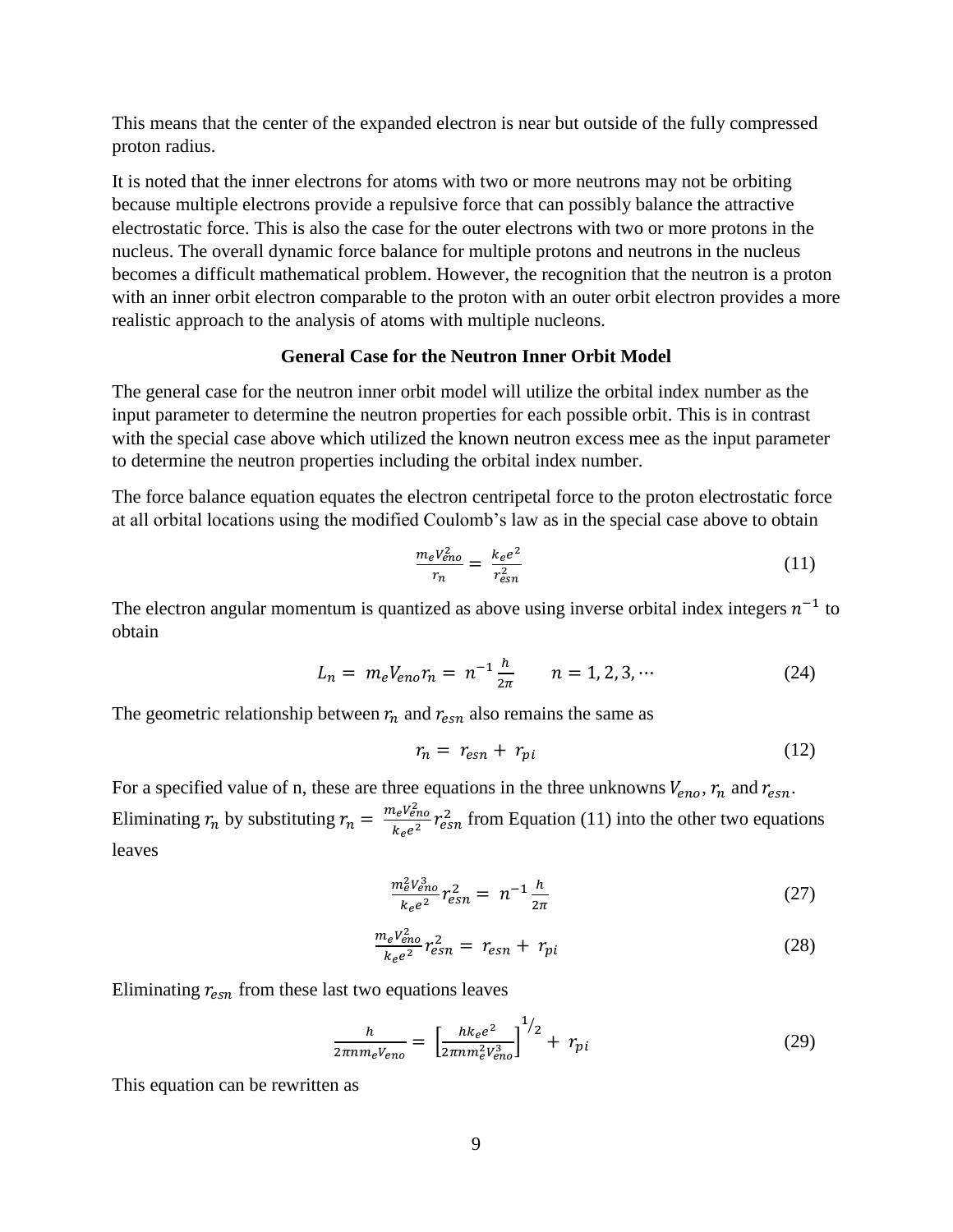$$
nr_{pi}V_{eno}^{3/2} - V_{eno}^{1/2}b_1 + n^{1/2}b_2 = 0
$$
\n(30)

Where

$$
b_1 = \frac{h}{2\pi m_e} = 1.15767636(10)x \ 10^{-4} \ m^2/s \tag{31}
$$

$$
b_2 = \left[\frac{h k_e e^2}{2\pi m_e^2}\right]^{1/2} = 1.71230128(15)x 10^{-1} m^{5/2/s^3/2}
$$
 (32)

$$
r_{pi} = 1.2685188271(13) \times 10 - 15 \text{ m} \tag{33}
$$

In order to solve this equation for the remaining unknown variable  $V_{eno}$  let

$$
x = V_{eno}^{1/2} \tag{34}
$$

$$
x^3 = V_{eno}^{3/2} \tag{35}
$$

Now divide Equation (30) by  $nr_{pi}$  to obtain

$$
x^3 + ax + b = 0 \tag{36}
$$

Where

$$
a = -\frac{b_1}{nr_{pi}} = -\left(\frac{1}{n}\right)9.12620558(99)x10^{10} m/s \tag{37}
$$

$$
b = -\frac{b_2}{n^{1/2}r_{pi}} = -\left(\frac{1}{n^{1/2}}\right) 1.34984302(15)x 10^{14} m^{3/2/s^{3/2}}
$$
 (38)

The solution to the cubic equation is

$$
x = 2\sqrt{-\frac{a}{3}}\cos(\theta + 240^\circ) \tag{39}
$$

Where  $\theta$  in degrees is

$$
\theta = \frac{1}{3} \cos^{-1} \left[ \frac{-b}{2\left(\frac{a^3}{27}\right)^{1/2}} \right]
$$
(40)

The expression for  $V_{eno}$  in m/s becomes

$$
V_{eno} = x^2 = \left[2\sqrt{-\frac{a}{3}}\cos(\theta + 240^\circ)\right]^2\tag{41}
$$

Substituting the above values for a and b into Equations (40) and (41) gives

$$
\theta = \frac{1}{3} \cos^{-1} [-(n) 1.27203710(20) \times 10^{-2}]
$$
\n(42)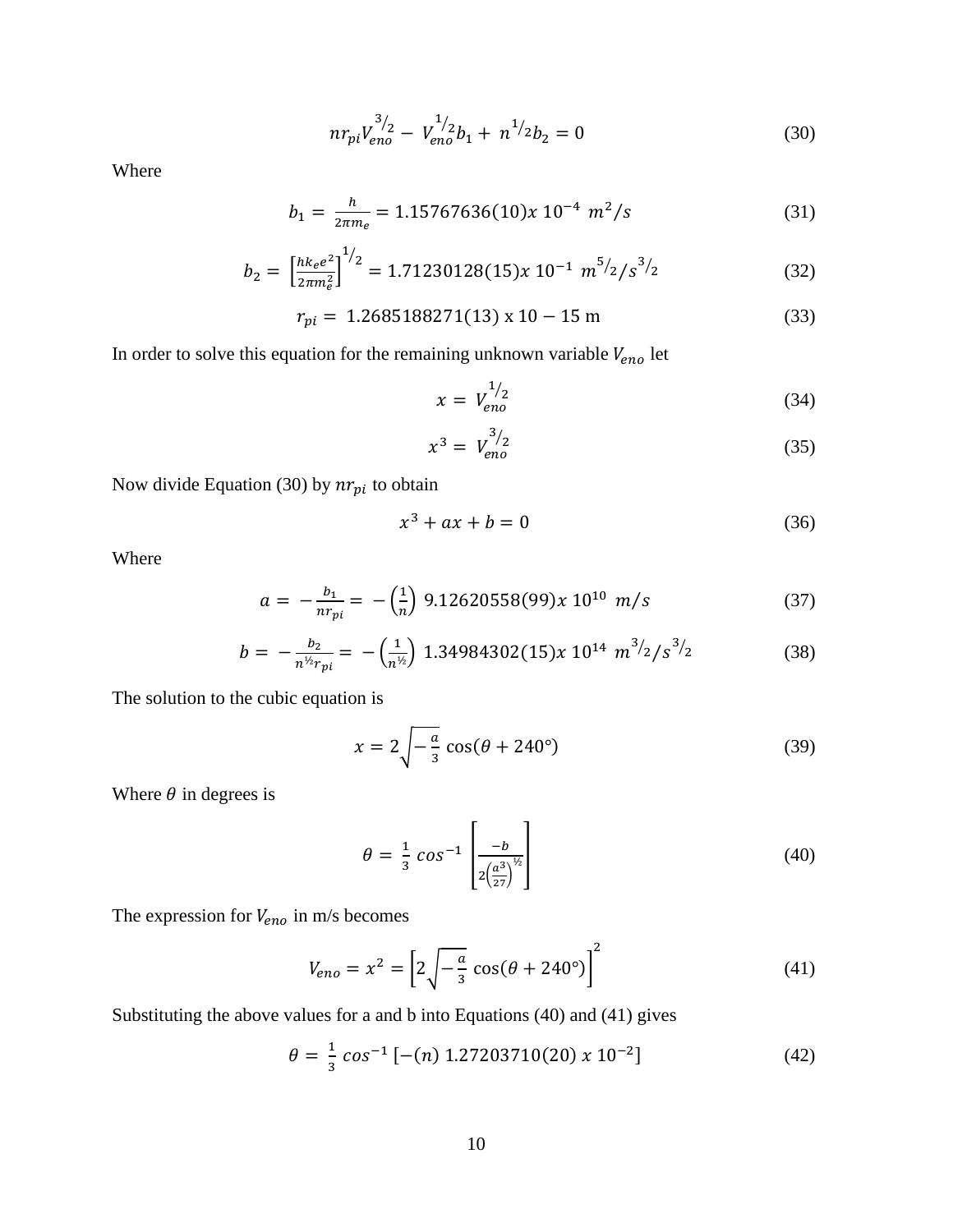$$
V_{eno} = \left[\frac{1}{n^{1/2}}[3.48830533(19) \times 10^5]\cos(\theta + 240^\circ)\right]^2\tag{43}
$$

Having derived the equation for  $V_{eno}$ , the expression for  $r_{esn}$  is developed as in the special case in Equations  $(12) - (15)$  to obtain

$$
r_{esn} = \frac{1 + \sqrt{1 + 4\gamma_n r_{pi}}}{2\gamma_n} \tag{15}
$$

Where

$$
\gamma_n = \frac{m_e V_{eno}^2}{k_e e^2} \tag{13}
$$

The  $r_n$  is then calculated from the geometric relationship

$$
r_n = r_{esn} + r_{pi} \tag{12}
$$

The value of  $\beta_n$  is found from

$$
\beta_n = \frac{V_{\text{eno}}^2}{c^2} \tag{23}
$$

The uncertainties shown in the above numerical values for this general case are properly called the precision of the calculations. The precision arises solely from the uncertainties in h,  $m_e$ , e, and  $k<sub>e</sub>$ . It does not address the accuracy of the numerical value, which is the degree of closeness to the established experimentally value. Conservative limits for the numerical values will be established by assigning the relative standard uncertainties found in the special case above to the same parameters calculated in the general case. These parameters and their relative standard uncertainties  $u_r$  are

$$
V_{eno} \t u_r = 6.6 \times 10^{-4}
$$
  
\n
$$
r_{esn} \t u_r = 4.7 \times 10^{-4}
$$
  
\n
$$
r_n \t u_r = 3.6 \times 10^{-4}
$$
  
\n
$$
\beta_n \t u_r = 1.3 \times 10^{-3}
$$

The general case will now be solved using the same orbital index number with its uncertainty that was obtained in the special case which is

$$
n = 75.977(78)
$$
 (25)

The values of  $\theta$  and  $V_{eno}$  are calculated from Equations (42) and (43) to obtain  $\theta = 55.0392^{\circ}$ and  $V_{eno} = 2.8689(19)x 10^8 m/s$  where the relative standard uncertainty from the special case has been used as discussed above. Likewise, Equations (12), (13) and (15) are solved to obtain  $r_{esn} = 4.0425(19)x 10^{-15} m$  and  $r_n = 5.3110(19)x 10^{-15} m$ . Equation (23) is solved to obtain  $\beta_n = 0.9158(12)$ . These values are the same as for the special case which validates the equations developed for the general case. Now the normalized neutron mee is calculated from Equation (8) using the new  $\beta_n$  to obtain

$$
\frac{\nabla m_n}{m_e} = \frac{1}{\sqrt{1 - \beta_n}} - \beta_n - 1 = 1.530(24)
$$
\n(8)